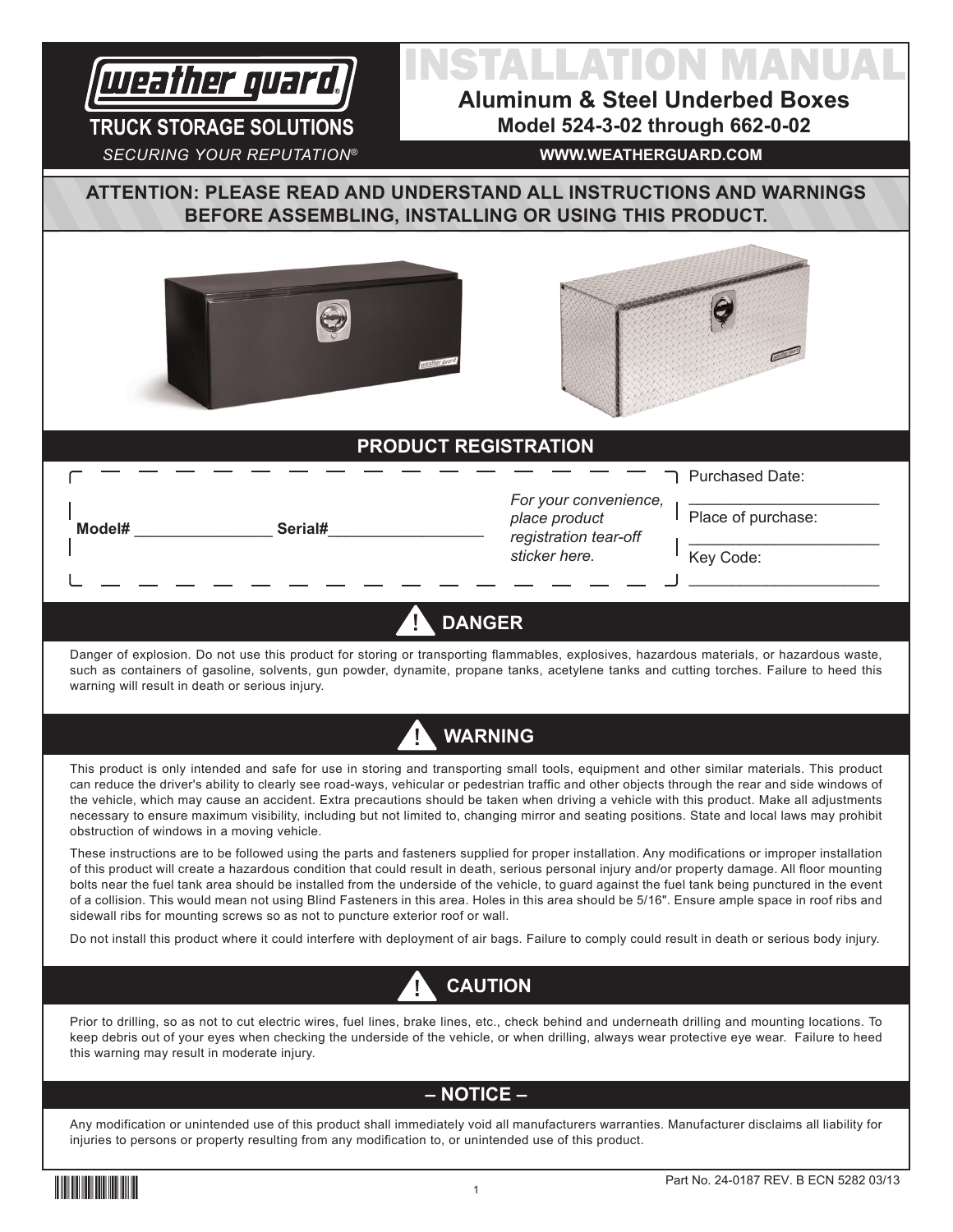# **INSTALLATION INSTRUCTIONS**



All steel and aluminum boxes must be mounted with either Type "A" or Type "B" brackets

#### Under Body Mountings

The box must be mounted as shown or structural damage will occur to the box.

#### Stake Bed Top Mounting

The box must be mounted with the bottom fully supported or structural damage will occur to the box.

A third type "A" bracket should be used in the center 24" deep Underbeds

A third cross brace should be used in the center of the Type "B" bracket when mounting a 24" deep Underbed



TYPE B

Type "A" brackets to be mounted at the front and rear edge of the Underbed Box

Due to the various chassis that this product can be used on, contact a truck equipment dealer for mounting procedures and support brackets or angles. If you decide to make these brackets or angles yourself, *do not use any steel less than 1/4" in thickness.*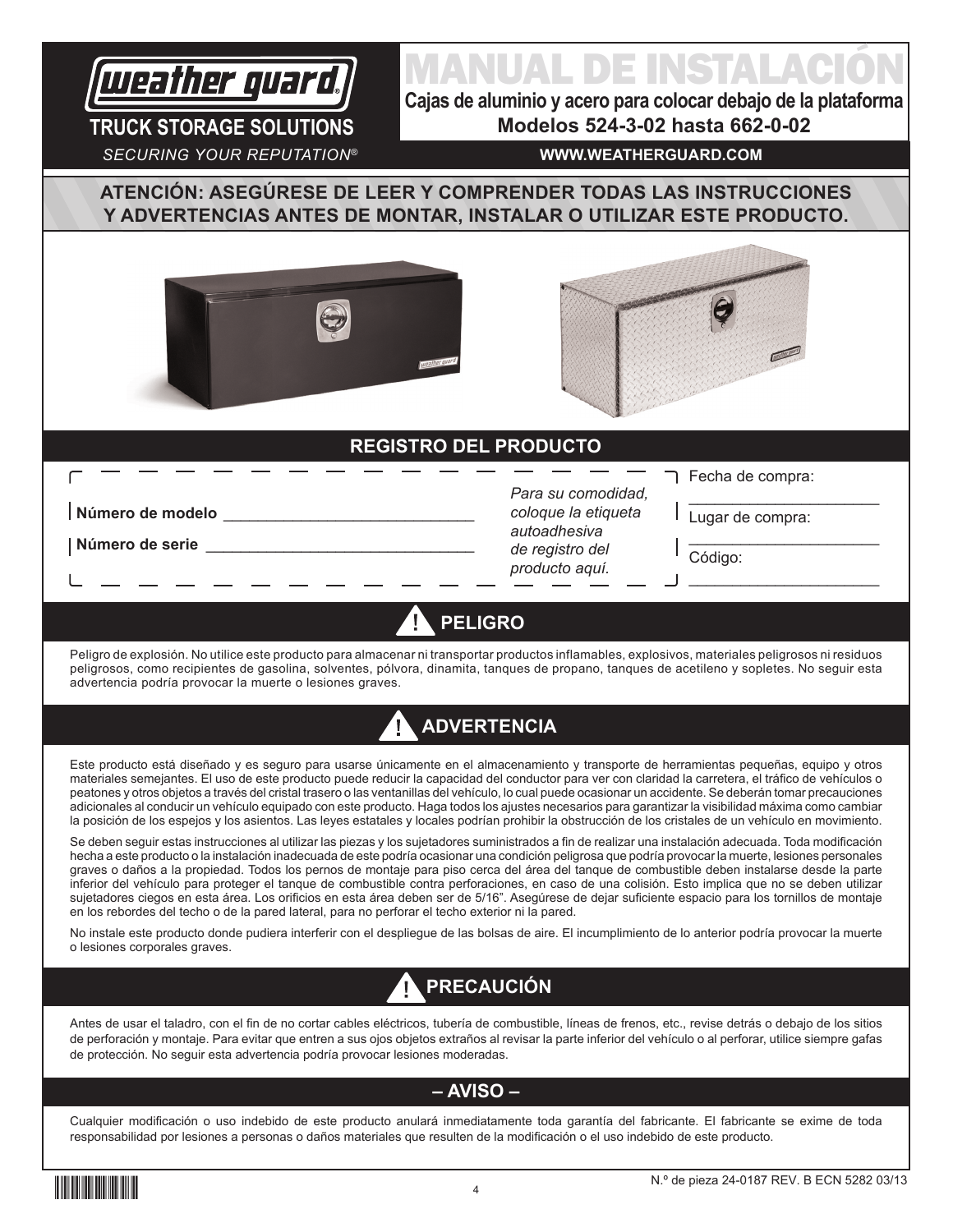# **INSTRUCCIONES DE INSTALACIÓN**



Todas las cajas de acero y aluminio deben montarse con soportes tipo "A" o tipo "B"

#### Montajes bajo la carrocería

La caja debe montarse como se muestra o la estructura de la caja podría dañarse.

### Montaje superior en la plataforma de estaca

La caja debe montarse con la parte inferior totalmente apoyada para evitar que la estructura de la caja se dañe.

En las cajas para colocar debajo de la plataforma de 24" de profundidad debe usarse un soporte tipo "A".

Debe usarse un tercer refuerzo transversal en el centro del soporte TIPO "A" TIPO "B" al montar una caja para TIPO "B" colocar debajo de la plataforma



Deben montarse soportes tipo "A" en de 24" de profundidad. el borde frontal y posterior de la caja para colocar debajo de la plataforma.

Debido a la diversidad de chasis en los que puede usarse este producto, comuníquese con un proveedor de equipos para camiones para obtener información sobre los procedimientos de montaje y soportes o ángulos. Si decide fabricar estos soportes o ángulos usted mismo, *no use un acero de un grosor inferior a ¼.*